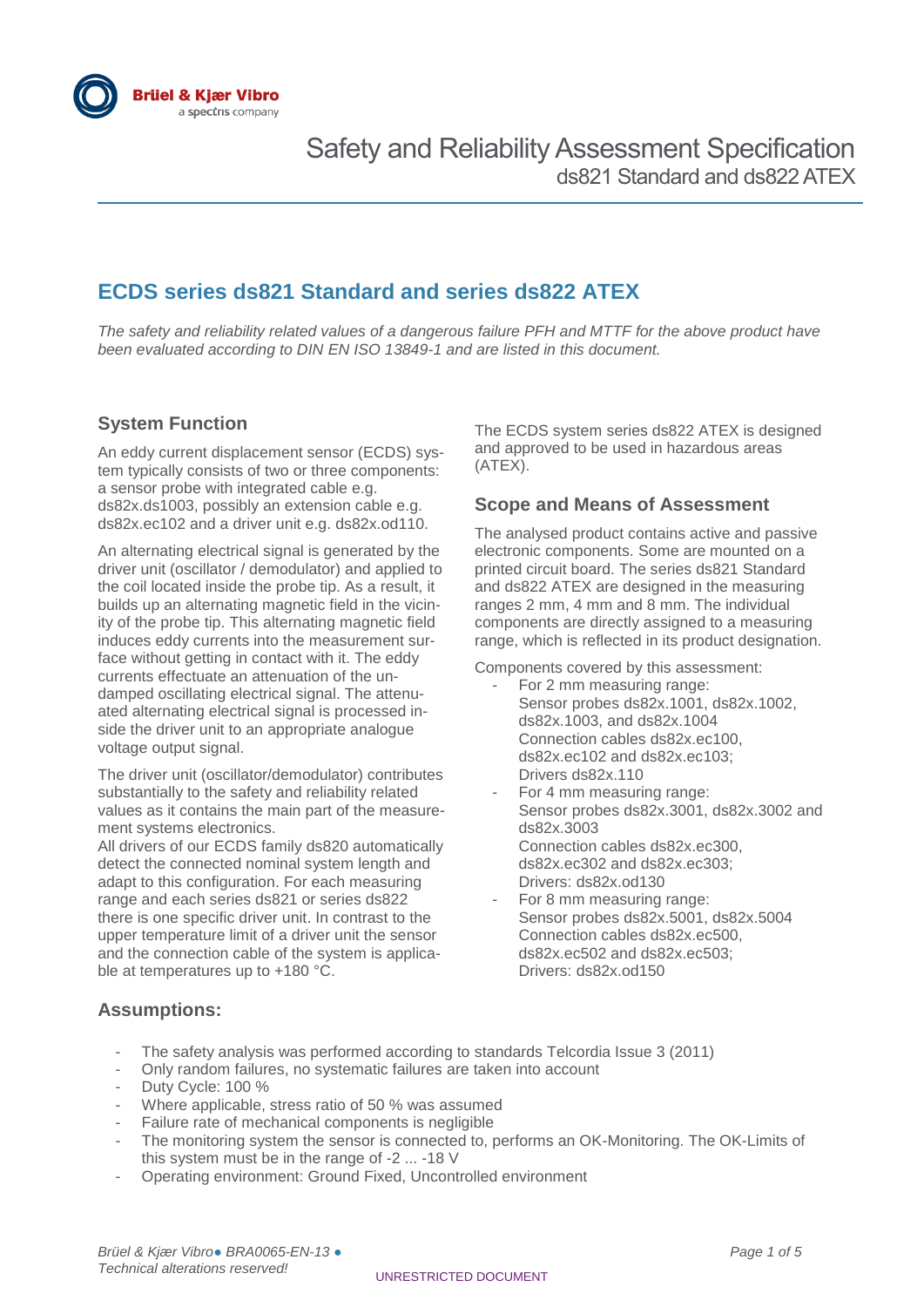

# **Results of Assessment series ds82x**

| <b>MTTF</b> |                | <b>Operating</b><br>temperature<br>of driver | <b>Operating</b><br><b>Temperature</b><br>of sensor<br>and cable | [ hours ]  | [years]  |     |
|-------------|----------------|----------------------------------------------|------------------------------------------------------------------|------------|----------|-----|
| Environment |                | $+30 °C$                                     | $+30 °C$                                                         | $1,51E+07$ | 1722     |     |
|             |                |                                              | $+120$ °C                                                        | 8,46E+06   | 966      |     |
|             |                |                                              | $+150$ °C                                                        | $5,32E+06$ | 608      |     |
|             | Ground, Fixed, |                                              | $+180 °C$                                                        | $3,14E+06$ | 358      |     |
|             | Uncontrolled   |                                              | $+65 °C$                                                         | $5,01E+06$ | 571      |     |
|             |                |                                              | $+120$ °C                                                        | 4,08E+06   | 465      |     |
|             |                |                                              | $+65 °C$                                                         | $+150$ °C  | 3,18E+06 | 362 |
|             |                |                                              | $+180 °C$                                                        | $2,24E+06$ | 256      |     |

| MTTF <sub>d</sub> |                | <b>Operating</b><br>temperature<br>of driver | <b>Operating</b><br><b>Temperature</b><br>of sensor<br>and cable | [ hours ]    | [ years ] |      |
|-------------------|----------------|----------------------------------------------|------------------------------------------------------------------|--------------|-----------|------|
| Environment       |                |                                              | $+30 °C$                                                         | $1,02E + 08$ | 11592     |      |
|                   |                |                                              | $+120$ °C                                                        | $1,43E+07$   | 1634      |      |
|                   |                |                                              | $+30 °C$                                                         | $+150$ °C    | 1,30E+07  | 1485 |
|                   | Ground, Fixed, |                                              | $+180 °C$                                                        | $1,11E+07$   | 1268      |      |
|                   | Uncontrolled   |                                              | $+65 °C$                                                         | 3,67E+07     | 4191      |      |
|                   |                |                                              | $+120$ °C                                                        | $3,14E+07$   | 3584      |      |
|                   |                |                                              | $+65 °C$                                                         | $+150$ °C    | 2,57E+07  | 2938 |
|                   |                |                                              | $+180 °C$                                                        | 1,92E+07     | 2196      |      |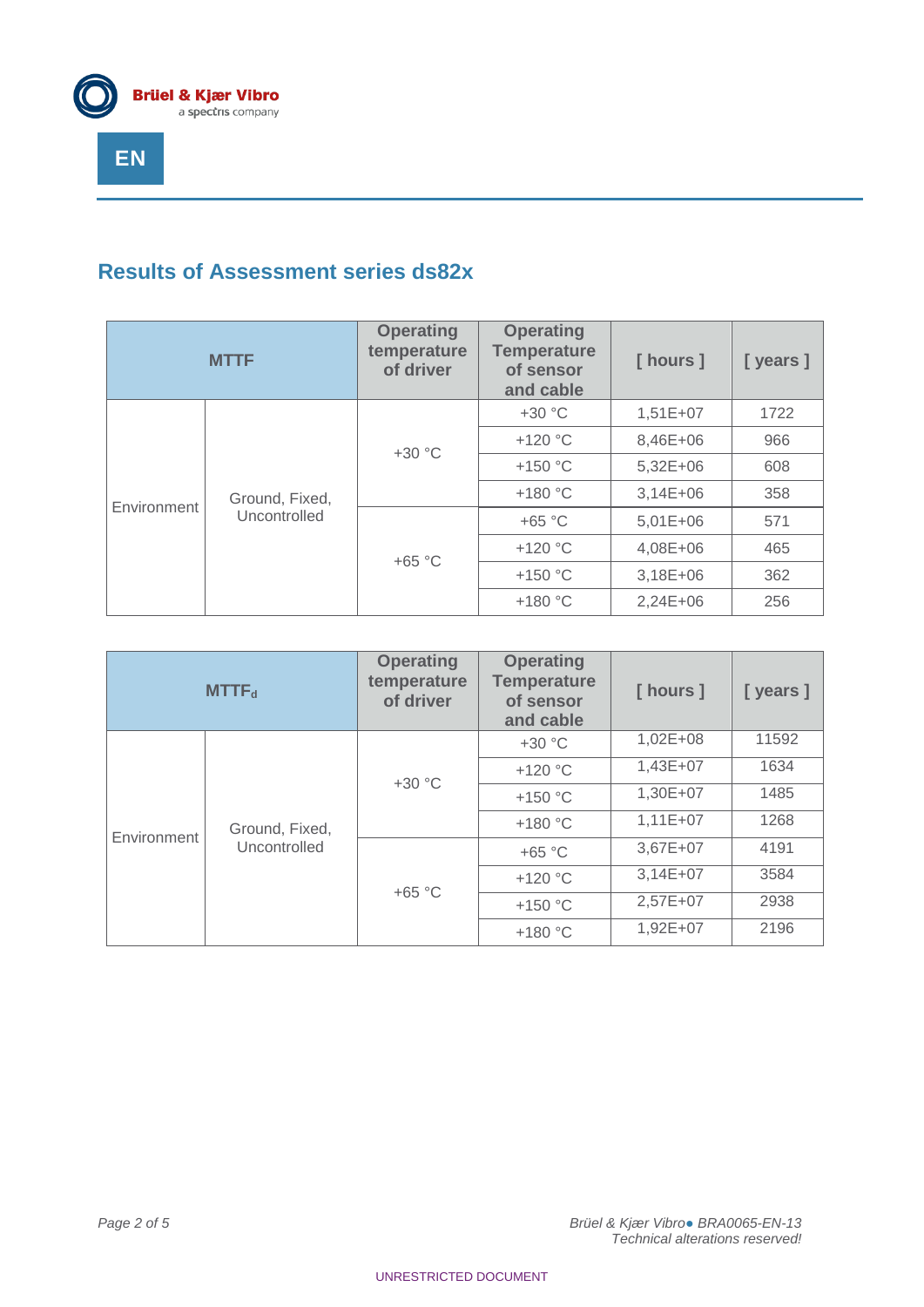| <b>PFH</b>  |                                | <b>Operating</b><br>temperature<br>of driver | <b>Operating</b><br><b>Temperature</b><br>of sensor<br>and cable | [1/hours] | $[$ FIT $]$ |      |
|-------------|--------------------------------|----------------------------------------------|------------------------------------------------------------------|-----------|-------------|------|
| Environment |                                | $+30 °C$                                     | $+30 °C$                                                         | 9,85E-09  | 9,8         |      |
|             | Ground, Fixed,<br>Uncontrolled |                                              | $+120$ °C                                                        | 6,99E-08  | 69,9        |      |
|             |                                |                                              | $+150$ °C                                                        | 7,69E-08  | 76,9        |      |
|             |                                |                                              | $+180 °C$                                                        | 9,00E-08  | 90,0        |      |
|             |                                | $+65 °C$                                     | $+65 °C$                                                         | 2,72E-08  | 27,2        |      |
|             |                                |                                              | $+120$ °C                                                        | 3,19E-08  | 31,9        |      |
|             |                                |                                              |                                                                  | $+150$ °C | 3,89E-08    | 38,9 |
|             |                                |                                              | $+180$ °C                                                        | 5,20E-08  | 52,0        |      |

| <b>Performance Level (PL)</b> | <b>Category</b>                                                                               |  |  |
|-------------------------------|-----------------------------------------------------------------------------------------------|--|--|
|                               | for safety related systems of the categories B and 1                                          |  |  |
|                               | for safety related systems of categories 2 and 3,<br>with average diagnostic coverage = "low" |  |  |

| <b>SIL rating according to IEC</b><br>61508 | <b>Conditions</b>                                            |  |
|---------------------------------------------|--------------------------------------------------------------|--|
| SIL 1                                       | always valid without any preconditions                       |  |
| SIL <sub>2</sub>                            | If the safety related system fulfils ISO 13849 PL d require- |  |
|                                             | ments                                                        |  |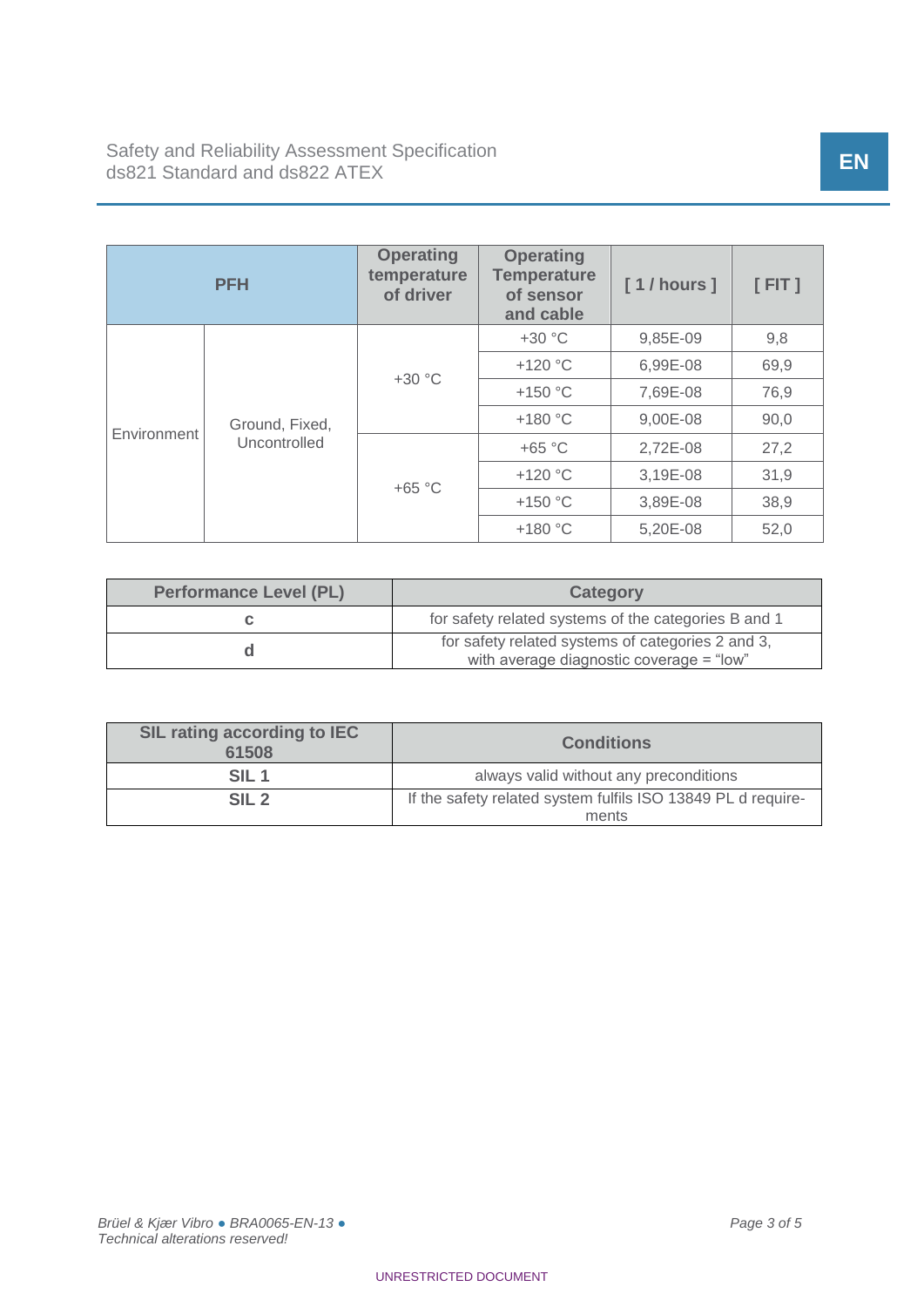









Figure 1 shows the PFH of a complete eddy current displacement sensor system series ds82x versus its operating temperature. For real applications the operating temperature of the driver on the one hand and the sensor and its connection cable on the other hand will be different. On account of that Figure 2 shows the PFH of the system depending on the operating temperature of the driver unit. Sensor and connection cable are assumed to be installed at a fixed operating temperature of 120 °C, 150 °C or 180 °C.